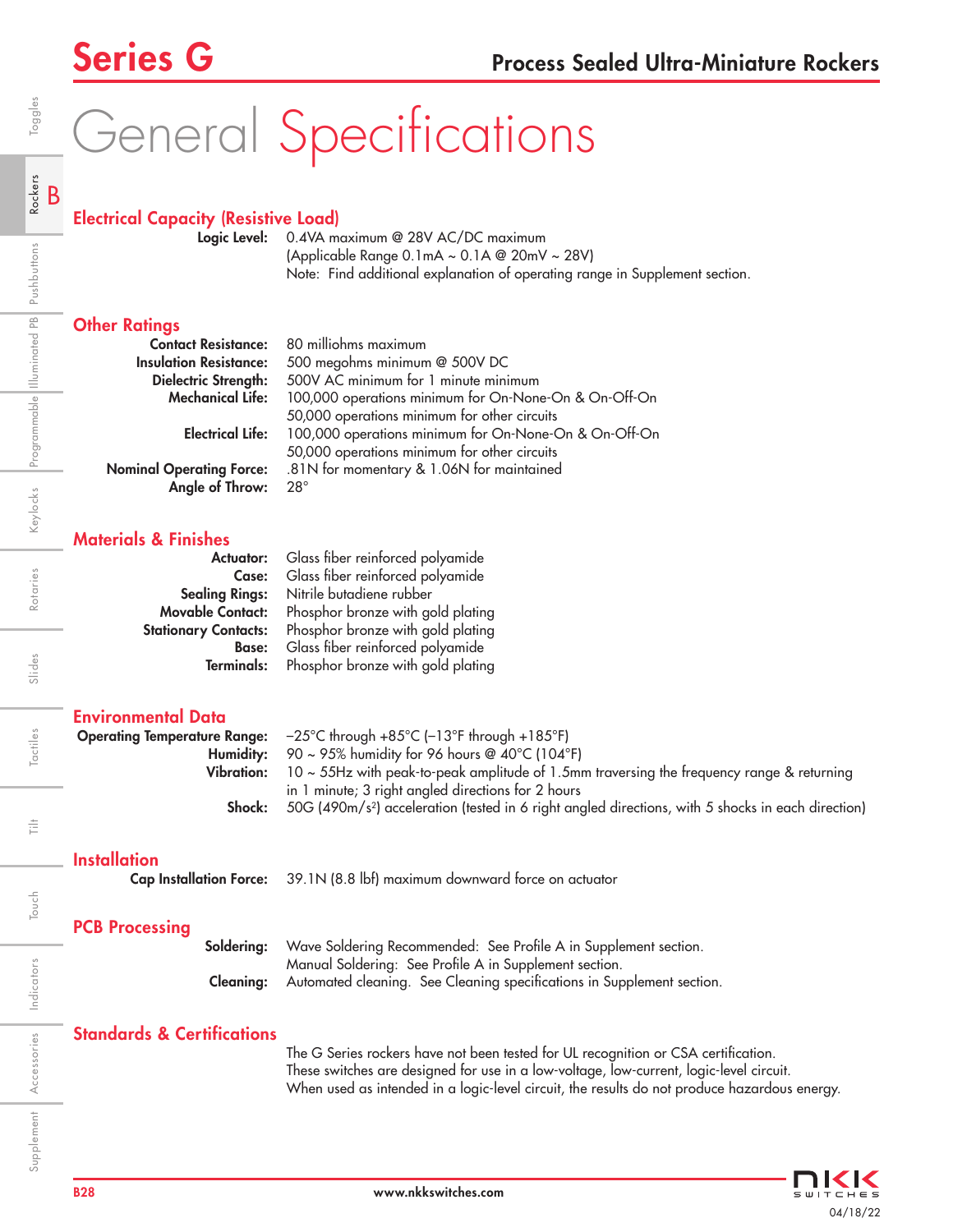## Distinctive Characteristics

Ultra-miniature size allows high density mounting, and extremely light weight of 0.25 gram makes these switches ideal for handheld equipment.

Totally sealed body construction prevents contact contamination and allows time-and money-saving automated soldering and cleaning.

Award-winning STC contact mechanism with benefits unavailable in conventional mechanisms: smoother, positive detent actuation, increased contact stability and unparalleled logic-level reliability. (Additional STC details in Terms & Acronyms; see Supplement section.)

.100" x .100" (2.54mm x 2.54mm) terminal spacing conforms to standard PC board grid spacing. Round terminals facilitate easier through-hole mounting on PC boards.

Matching indicators available.







B Rockers

Toggles



Indicators

Touch Tilt

Touch

言

Supplement Accessories Indicators I Touch I Tactiles I Slides I Rotaries Keylocks Programmable Illuminated Pushbuttons R**ockers** I Toggles

Slides

Tactiles

Rotaries

<eylocks | Programmable | Illuminated PB | Pushbuttons

Accessories

Supplement Accessories Indicators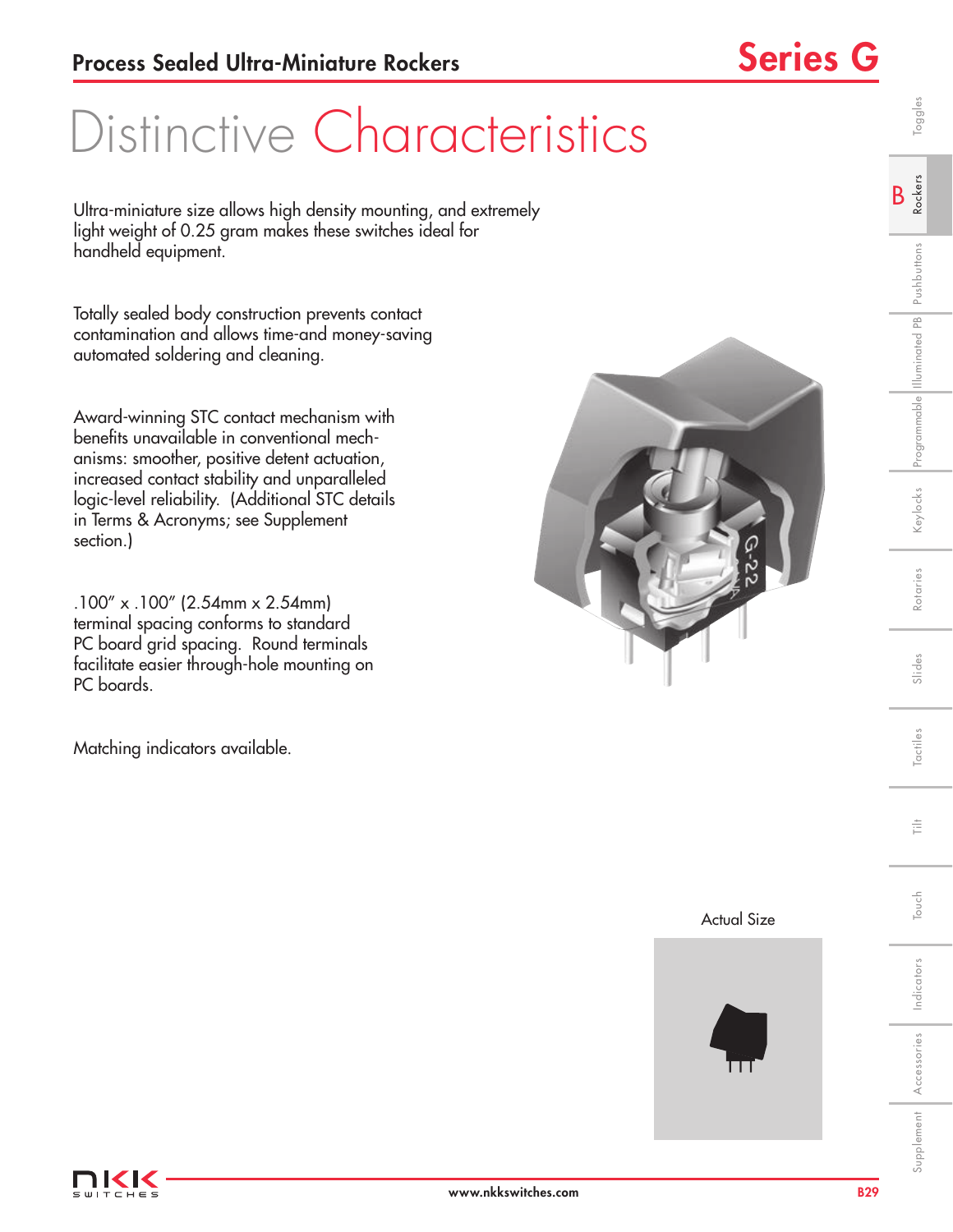

Supplement Accessories Accessories

3

(COM) 4 6

1

2

5

5-6 2-3 OPEN 5-4 2-1 DPDT

DP

G22 G23 G25 G28 G29

ON ON ON (ON) ON

NONE OFF NONE OFF **OFF** 

ON ON (ON) (ON) (ON)